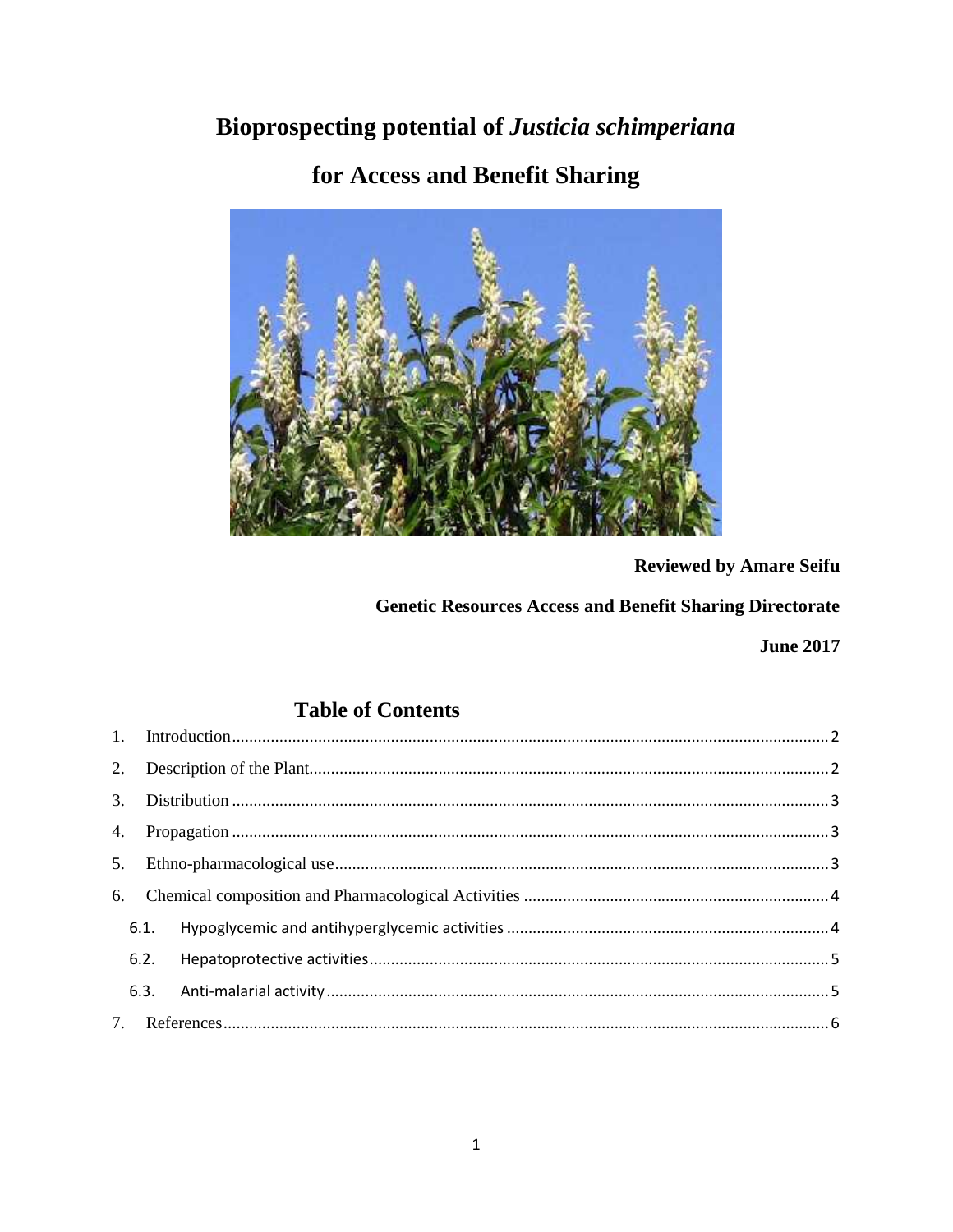#### **1. Introduction**

Ethiopia is lucky to be gifted with rich biodiversity and traditional knowledge that could pioneer successful bioprospecting. However, like any other developing countries, Ethiopia lacks monetary resources to explore this rich biodiversity and traditional knowledge significantly. The only option for Ethiopia is to collaborate with developed nations or domestic investors and interested ones in in the pharmaceutical, cosmetics and other companies so as to jointly explore them strategically and wisely.

The Ethiopian Biodiversity Institute (EBI) is the nationwide capable authority which plays a practical role of the Nagoya Protocol on Access and Benefit sharing of genetic resources and associated traditional knowledge. The laws concerning the National Access and Benefit Sharing framework are a Proclamation on Access to Genetic Resources and Community Knowledge and Community Rights (Proclamation No. 482/2006) and Regulation No.169/2009). Based on these frameworks, the country has been implementing the access and benefit sharing objective of the Convention on Biological Diversity (CBD). The Proclamation includes a range of issues such as ownership, user rights, and conditions for access, benefit sharing, types of benefits, powers and responsibilities among the others.

Therefore, the objective of this information is to encourage any bioprospecting company or an individual interested to work on the genetic resources, *Justicia schimperiana,* for medicinal uses such as scabies, fever, asthma, excessive pellagra, constipation, malaria, gonorrhea, rabies, headache, ascariasis, hemorrhage, Hepatitis B, diarrhoea, dysentery, Stomach-ache, burning, bilirubinemia, diabetes mellitus and use as industrial potential .

#### **2. Description of the Plant**

*Justicia schimperiana* (Hochst. ex Nees) T. Anders. (Syn: *Adhatoda schimperiana*; *Gendarussa schimperiana*). It belongs to the family of Acanthaceae. It is known by the common names in Amharic: Sensel, Simiza, Sansal and Dumoga*. Justicia schimperiana* is an erect leafy shrub which grows up to 4-5 m high usually much branched from base (with stems 2-3 m high). Its stem is brittle i.e. it breaks easily. Its leaf is simple and opposite, long oval to 13 x 4 cm, tip pointed, narrowed to a short stalk. Its flower is inconspicuous terminal heads on long stalks seen clearly above the leaves, each small flower lies inside a green-yellow leafy bract 1.5 cm long, its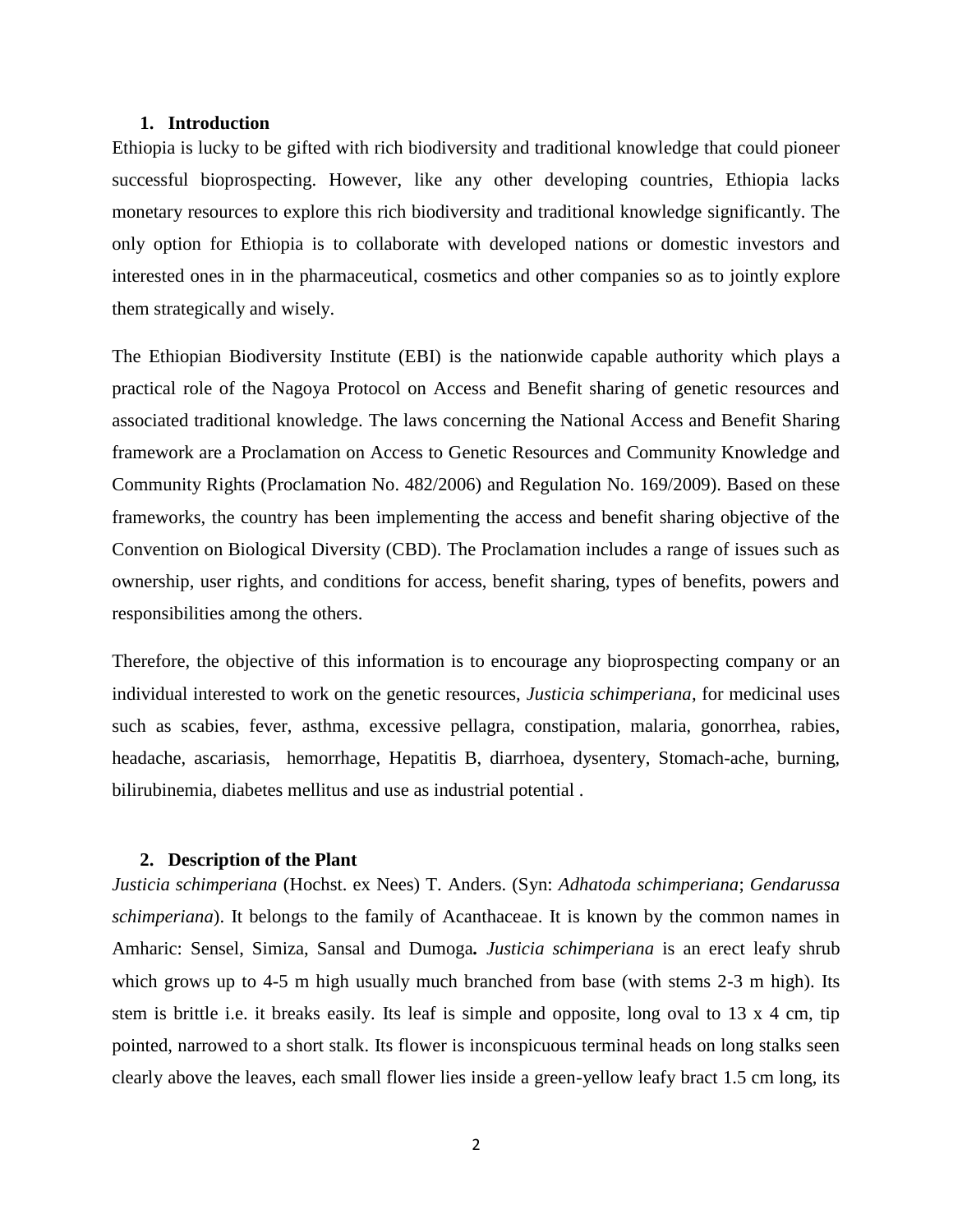edge clear and membranous, flowers white or yellow white, tubular to 3 cm long, two-lipped with dark purple throat or lines on the lip. The plant has slightly unpleasant smell (Ermias Dagne, 2009; Azene Bekele, 2007).

#### **3. Distribution**

*Justicia schimperiana* is a common shrub growing in moist montane forest, usually near streams and rivers, in evergreen scrub on hill slopes, forest clearings, coffee plantations, waste ground or planted as hedges around homesteads in Dry and Moist 'Weyna Dega' and Moist 'Dega' agro climatic zones in Tigray, Gondar, Gojjam, Ilubabor, Keffa, Sidamo, Shoa and Harerghe, 1, 300– 2, 800 m (Azene Bekele, 2007).

#### **4. Propagation**

*Justicia schimperiana* is usually propagated by cuttings, and seedlings can also be raised from it.

#### **5. Ethno-pharmacological use**

The Acanthaceae family is an important source of therapeutic drugs, and the ethno pharmacological information of this family needs urgent documentation and further investigation. *Justicia schimperiana* is the largest genus of Acanthaceae, with approximately 600 species (Corrêa and Alcântara, 2012). Several species of *Justicia* are widely used in folk medicine for the treatment of respiratory and gastrointestinal diseases as well as inflammation including applications in rheumatism and arthritis. The plants are also utilized for their effects on the central nervous system as hallucinogens, somniferous agents, sedatives, depressors, and treatments for epilepsy and other mental disorders (Corrêa and Alcântara, 2012).

In Ethiopia, *Justicia schimperiana* is used in the treatment of various ailments such as scabies, fever, asthma and other inflammatory situations, excessive pellagra and constipation (Yinebeb Tariku, 2008), malaria (Yinebeb Tariku, 2008; Gidey Yirga and Zerabruk, 2012), gonorrhea, rabies, headache (Endalew Amenu, 2007; Gidey Yirga and Zerabruk, 2012; Balcha Abera, 2014; Tolera Fufa *et al.*, 2017). It is also used to treat ascaris by people in Zegie Peninsula, Northwestern Ethiopia (Tilahun Teklehaymanot and Mirutse Giday, 2007), for hemorrhage and Hepatitis B treatment by people in Bale, Southeastern Ethiopia (Haile Yineger *et al*., 2008), diarrhoea, dysentery, stomach-ache and burning (Tilahun Teklehaymanot, 2009) and for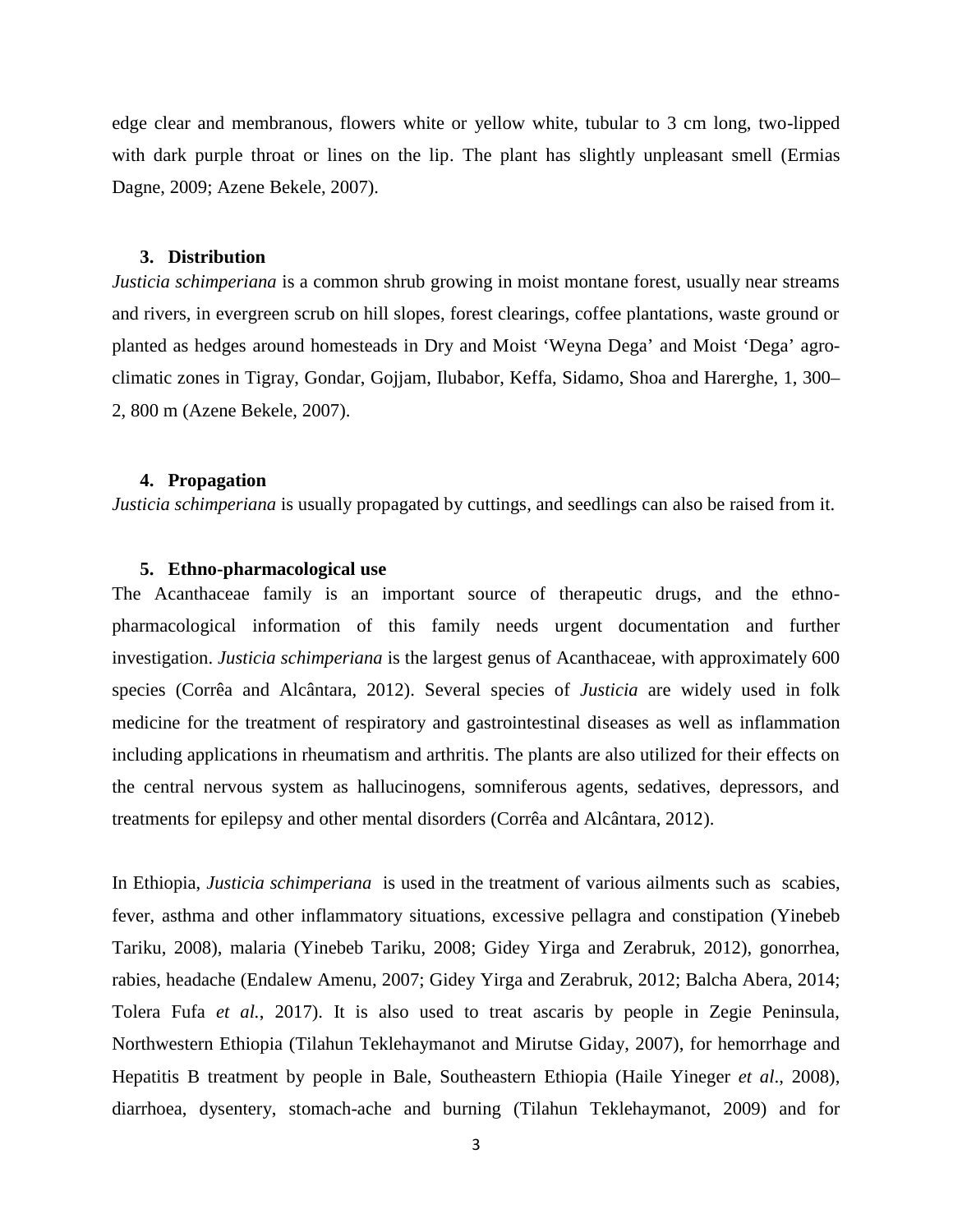Bilirubinemia (Moravec *et al.*, 2014). Andualem Tesfaye *et al*. (2016) reported that *Justicia Schimperiana* has been also traditionally used for the treatment of *Diabetes mellitus*.

Leaves of *Justicia schimperiana* are used to treat headache and its root is used for treatment of liver disease (Moa Megersa, 2010). Endalew Amenu (2007) also reported that the plant is used in treatment of livestock ailment (blackleg) and internal parasite. In addition, Reta Regassa (2013) also reported that *Justicia schimperiana* is used to treat malaria and gonorrhea in southern Ethiopia. The result of the recent study by Tadesse Birhanu and Dereje Abera (2015) also indicated that the leaf and root of *Justicia schimperiana* is used in the treatment of rabies and coccidiosis at Horro Guduru district, western Ethiopia. Moreover, Mirutse Giday *et al*. (2006) also reported that *Justicia schimperiana* is used to treat skin lesion in Shinasha, Agew-awi and Amhara peoples in northwest Ethiopia. Furthermore, its fresh root is used to treat diseases in emergency; its leaf and shoot are used to treat malaria and its leaf is used in the treatment of coccidiosis (Getaneh Gebeyehu, 2011). Abiyu Enyew *et al*. (2014) also reported that fresh leaf of *Justicia schimperiana* is used to treat rabies in Fiche District, Central Ethiopia.

In eastern Ethiopia, the plant is also used as a laxative. In northern, western and central Ethiopia, the plant alone or in combination with other plants, is used for epilepsy, mental illness, eye diseases, jaundice, leprosy, syphilis, measles, relapsing fever, vitiligo, gout, hookworm, *Tinea corporis* 'Robi', acute febril illness, venereal diseases, leishmaniasis, urine retention, lice infestation and cough. Insect repellent, hypotensive, histamine antagonist, cardiac depresant, oxytocic and abortificient effect of the plant also have been recorded. It has also been reported that different parts of the plant are used as expectorant, anthelmintic and antispasmodic (Eyasu Mekonnen, 2005 cited in Jemal Abdela, 2014; Etana Tolassa, 2007; Nigussie Amsalu, 2010; Mengistu Gebrehiwot, 2010).

#### **6. Chemical composition and Pharmacological Activities**

#### **6.1. Hypoglycemic and antihyperglycemic activities**

*Justicia Schimperiana* has been traditionally used for the treatment of *Diabetes mellitus*. Andualem Tesfaye *et al*. (2016) evaluated the hypoglycemic and antihyperglycemic activities of aqueous extract of *Justicia schimperiana* leaves in normal and streptozotocin-induced diabetic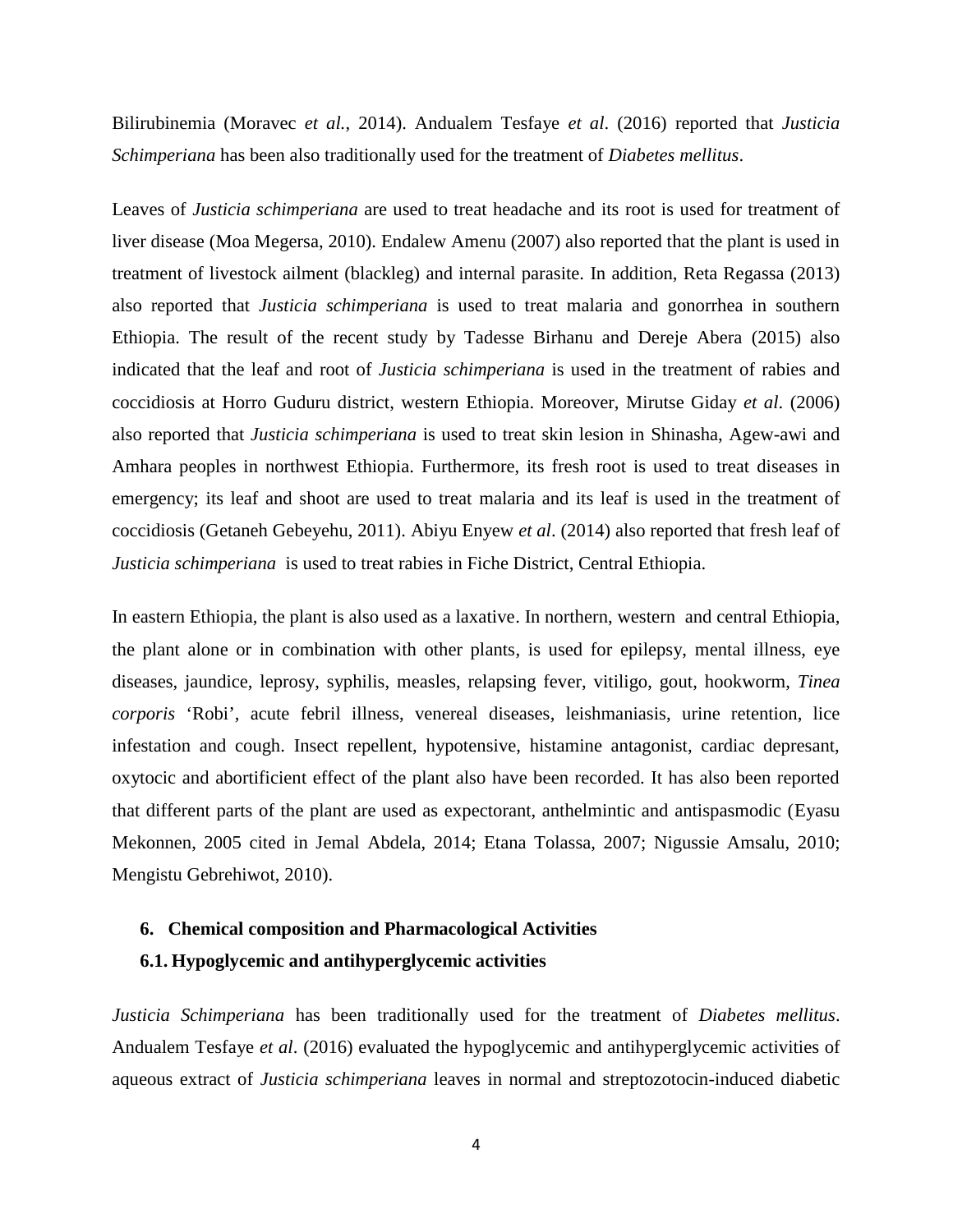mice. The result indicated that aqueous extract of *Justicia schimperiana* has significant antihyperglycemic activity in streptozotocin induced diabetic mice and improvement in glucose tolerance as well as slight hypoglycemic activity in normal mice and justifying the traditional claim for its use in diabetes. In addition, *Justicia schimperiana* contains alkaloids, phenols and terpenoids (Eyasu Mekonnen *et al*., 2006 cited in Andualem Tesfaye *et al*., 2016). Any of these secondary metabolites may be responsible for the glucose suppression in the blood.

#### **6.2. Hepatoprotective activities**

The experimental study of Shemsu Umer *et al*. (2010) indicated that *Justicia Schimperiana* has hepatoprotective activity (the ability to prevent liver damage) due to the presence of hydro alcoholic in the leaf extracts. As the hydroethanolic extracts offered higher antioxidant activity, it is possible to establish the potential application of hydroalcoholic extracts from *Justicia schimperiana* in development of products with antioxidant properties and demonstrate a promising pharmaceutical product.

The methanol extracts of *Justicia schimperiana* also possess antioxidant activities. Shemsu Umer *et al*. (2010) also reported that the hepatoprotection of *Justicia schimperiana* against CCl4 induced hepatotoxicity in mice, which could be attributed to the free radical scavenging activity of its extracts. This justifies the traditional uses of *Justicia schimperiana* in Ethiopia for the treatment of some hepatic disorders and suggests the possible utilization of these plants as a source of new drugs.

#### **6.3. Anti-malarial activity**

*Justicia schimperiana* is traditionally used for the treatment of malaria and the crude extract confirmed of the plant is endowed with antimalarial activity. Moreover, Jemal Abdela (2014) evaluated the antimalarial activities of chloroform, methanol and aqueous fractions of the leaves of *Justicia schimperiana* against *Plasmodium berghei* in mice.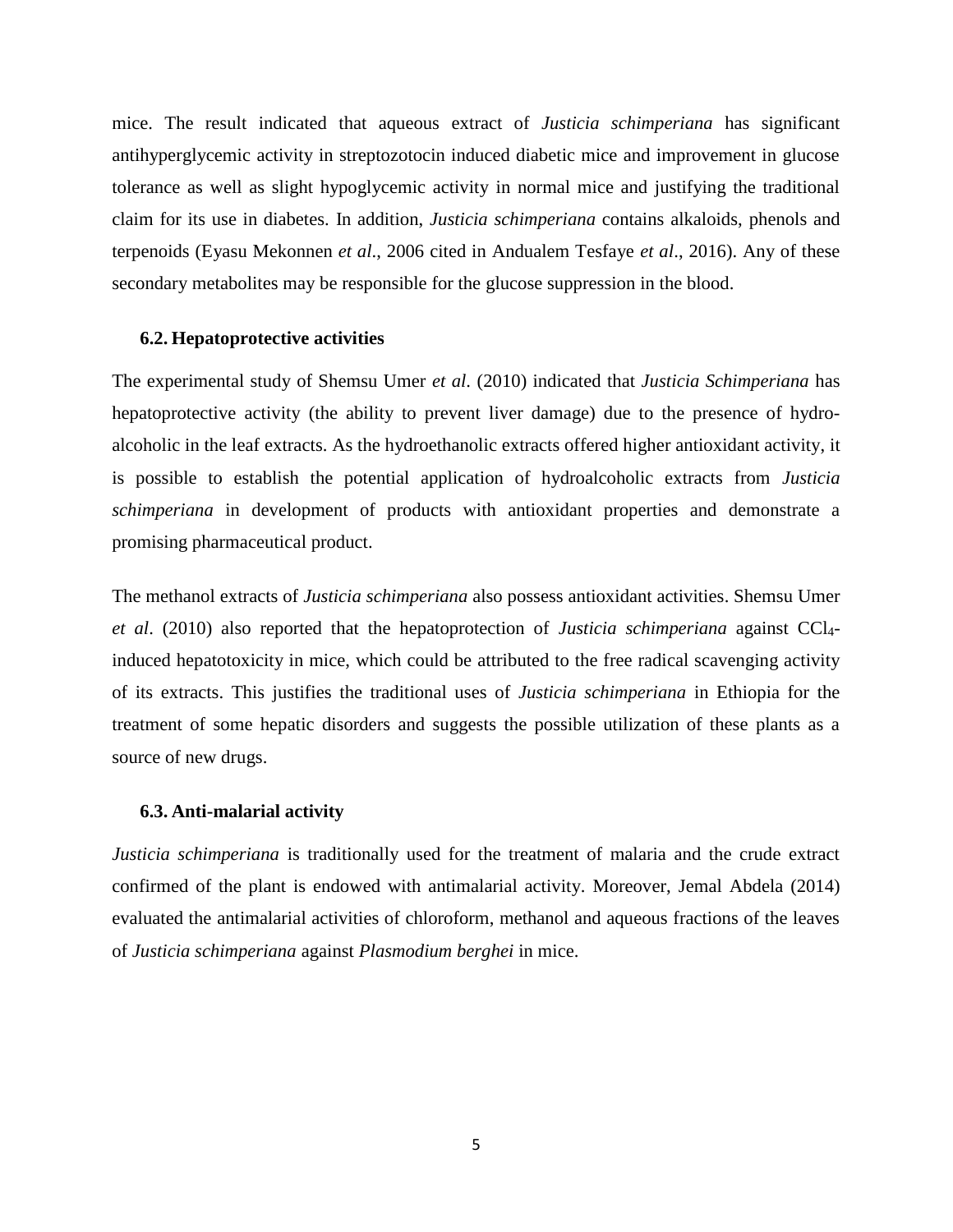#### **7. References**

- Abiyu Enyew, Zemede Asfaw, Ensermu Kelbessa and Raja Nagappan (2014). Ethnobotanical study of traditional medicinal plants in and around Fiche District, Central Ethiopia. *Research Journal of Biological Sciences* **6**(4): 154-167.
- Andualem Tesfaye, Eyasu Makonnen and Shewatatek Gedamu (2016). Hypoglycemic and antihyperglycemic activity of aqueous extract of *Justicia schimperiana* leaves in normal and streptozotocin-induced diabetic mice. *International Journal of Pharmaceutical Sciences and Research* (IJPSR) **7** (2): 107-113.
- Azene Bekele (2007). **Useful tree and shrub of Ethiopia: Identification, propagation and management in 17 Agro-climatic zones** (Bo, Tengnas, Ensermu Kelbessa, Sebsebe Demissew and Patrick Maundu, eds.) RELMA in ICRAF Project, World Agroforestry Centre, Eastern Africa Region. Technical Handbook 6.
- Balcha Abera (2014). Medicinal plants used in traditional medicine by Oromo people, Ghimbi District, Southwest Ethiopia. *Journal of Ethnobiology and Ethnomedicine* **10**(40):1-15.
- Corrêa, G.M. and Alcântara, A.F.C. (2012). Chemical constituents and biological activities of species of Justicia - A Review. *Brazilian Journal of Pharmacognosy* **22**(1): 220-238.
- Endalew Amenu (2007). **Use and management of medicinal plants by indigenous people of Ejaji area (Chelya woreda) West Shoa, Ethiopia: An ethnobotanical approach.** MSc. thesis in Dryland Biodiversity, Addis Ababa University, Addis Ababa, Ethiopia.

Ermias Dagne (2009). Natural Database for Africa (NDA).Version 1.0, Addis Ababa, Ethiopia.

- Etana Tolasa (2007). **Use and conservation of traditional medicinal plants by indigenous people in Gimbi Woreda, Western Wellega, Ethiopia.** MSc. thesis in Botanical Science, Addis Ababa University, Addis Ababa, Ethiopia.
- Getaneh Gebeyehu (2011). **An ethnobotanical study of traditional use of medicinal plants and their conservation status in Mecha Wereda, West Gojjam Zone of Amhara Region, Ethiopia.** MSc. thesis in Plant Biology and Biodiversity Management, Addis Ababa University, Addis Ababa, Ethiopia.
- Gidey Yirga and Zerabruk, S. (2012). Traditional knowledge of medicinal plants in Gindeberet district, Western Ethiopia. *South African Journal of Botany* **78**: 165–169.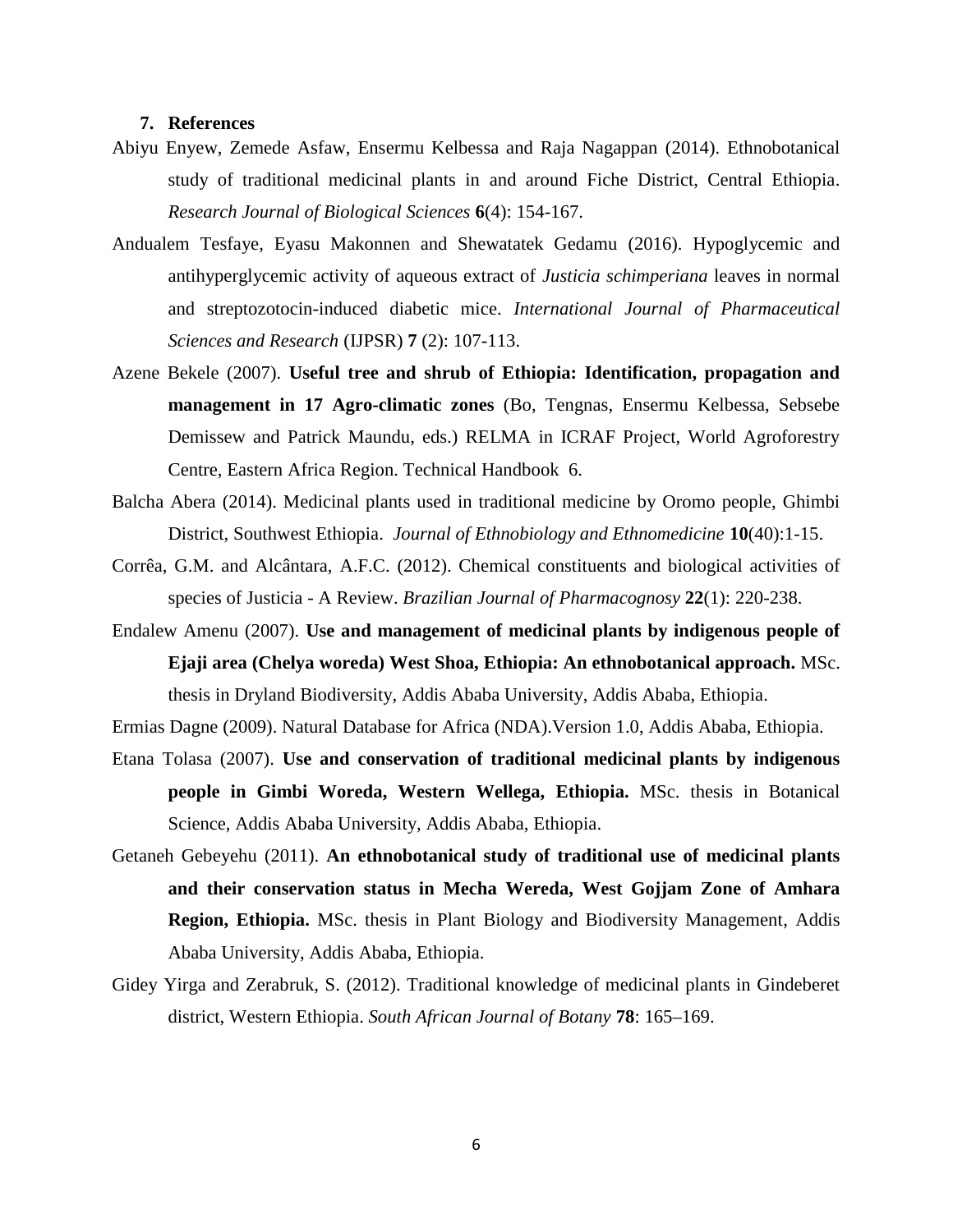- Haile Yineger, Ensermu Kelbessa, Tamrat Bekele and Ermias Lulekal (2008). Plants used in traditional management of human ailments at Bale Mountains National Park, Southeastern Ethiopia . *Journal of Medicinal Plants Research* **2**(6):132-153.
- Jemal Abdela (2014). *In vivo* **antimalarial activity of solvent fractions of the leaf of** *Justicia schimperiana* **Hochst. Ex Nees (***Acanthaceae***) against** *Plasmodium berghei* **in mice.** MSc. thesis in Pharmacology, Addis Ababa University, Addis Ababa University, Addis Ababa, Ethiopia.
- Mengistu Gebrehiwot (2010). **An ethnobotanical study of medicinal Plants in Seru Wereda, Arsi Zone of Oromia Region, Ethiopia.** MSc. thesis in Biology (Botanical Science), Addis Ababa University, Addis Ababa, Ethiopia.
- Mirutse Giday, Tilahun Teklehaymanot, Abebe Animut and Yalemtsehay Mekonnen (2007). Medicinal plants of the Shinasha, Agew-awi and Amhara peoples in northwest Ethiopia. *Journal of Ethnopharmacology* **110**: 516–525.
- Moa Megersa (2010). **Ethnobotanical study of medicinal plants in Wayu Tuka Wereda, East Wollega Zone of Oromia Region, Ethiopia.** MSc. thesis in Biology (Botanical Science), Addis Ababa University, Addis Ababa, Ethiopia.
- Moravec, I., Fernandez, E.,Vlkova, M. and Milella, L. (2014). A Review on Ethnobotany of Medicinal plants of northern Ethiopia. *Boletín Latinoamericano y del Caribe de Plantas Medicinales y Aromáticas* **13** (2): 126 – 134.
- Nigussie Amsalu (2010). **An ethnobothanical study of medicinal plants in Farta Woreda, South Gondar Zone of Amhara Region, Ethiopia.** MSc. thesis. Addis Ababa University, Addis Ababa, Ethiopia.
- Reta Regassa (2013). Assessment of indigenous knowledge of medicinal plant practice and mode of service delivery in Hawassa city, southern Ethiopia. *Journal of Medicinal Plants Research* **7**(9):517-535.
- Shemsu Umer, Kaleab Asres and Ciddi Veeresham (2010). Hepatoprotective activities of two Ethiopian medicinal plants. *Journal of Pharmaceutical Biology* **48**(4): 461–468.
- Tadesse Birhanu and Dereje Abera (2015). Survey of ethno-veterinary medicinal plants at selected Horro Gudurru District, Western Ethiopia. *African Journal of Plant Science* **9**(3): 185-192.